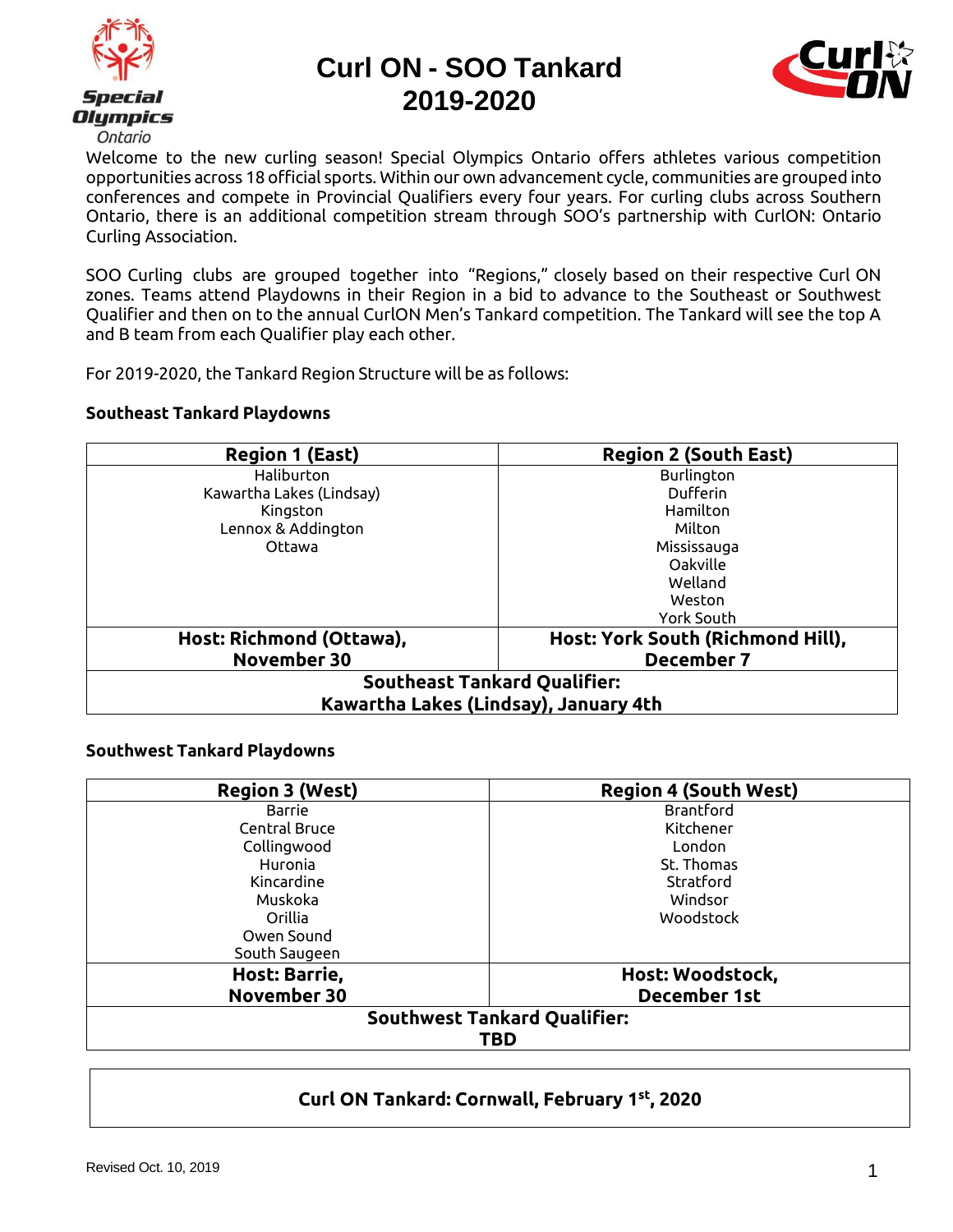



#### **2019-2020 Tankard Region Playdowns**

Each of the four Tankard Regions will host a Region Playdown in which all A and B level teams may compete. Regions 1 and 2 will advance to the Southeast (S-E) Tankard Qualifier, and Regions 3 and 4 will advance to the Southwest (S-W) Tankard Qualifier.

Each Region Playdown will advance two A level teams and two B level teams to their respective Tankard Qualifier. As such, each of the S-W and S-E Tankard Qualifiers will host a maximum of eight teams.

Region Playdowns are hosted by community clubs in late November to mid- December of each year. The Competition Host is responsible for all costs associated with hosting the Region Playdown. The Competition Host will charge up to \$25 per athlete and (a maximum of) \$15 per coach as a registration fee. This registration fee is intended to cover all costs associated with hosting the event.

Competition Hosts encountering a deficit for hosting the competition may apply for a Provincial Grant to offset the deficit in the budget. All budgets must be pre-approved by Sport Developer Hellaina Rothenburg prior to submitting grant application. Click here to access the Provincial Grant Application:<https://www1.specialolympicsontario.com/support/provincial-grant/>

Community clubs attending a Regional Playdown are responsible for their own travel and accommodations. Communities in need of financial assistance may submit a Travel Subsidy Grant application:<https://www1.specialolympicsontario.com/support/provincial-grant/>

Note: If the Competition Host is coaching in that competition, alternative arrangements must be made with SOO's Sport Developer to assign a qualified individual to oversee the event.

Please see attached Sample Invitation – this document is to be edited for your competition. Also included: Team Entry Form, Tournament Format and Competition Rules to be distributed to the teams participating.

#### **2020 Tankard Qualifier Guidelines (Southeast and Southwest)**

The Tankard Qualifiers will be hosted in the southeastern and southwestern areas of the province and must be completed by second Sunday of January of each year.

The winners of the A and B divisions from each Tankard Qualifier will advance to The Men's Tankard OCA Men's Provincial Curling Championship.

#### **ParticipatingTeamResponsibilities:**

Community clubs attending a Tankard Qualifier are responsible for their own travel and accommodations. Communities in need of financial assistance may submit a Travel Subsidy Grant application: [https://www1.specialolympicsontario.com/support/provincial-grant/.](https://www1.specialolympicsontario.com/support/provincial-grant/)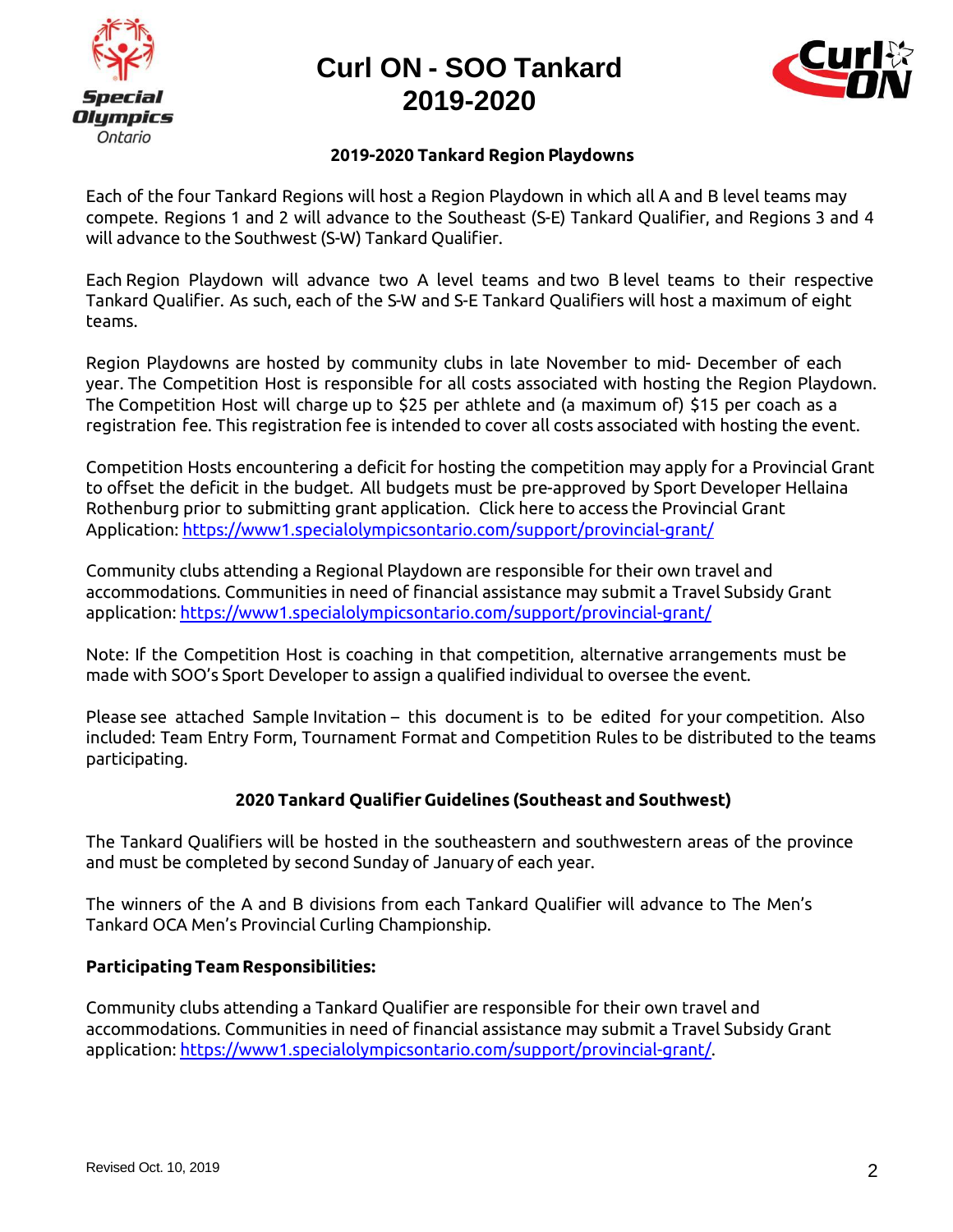



#### **The Tankard 2020 Guidelines**

The Men's Tankard Provincial Curling Championship is a Curl ON competition. The Men's Tankard 2020 will be hosted in Cornwall, Ontario from January 28- February 2, 2020. Special Olympics Ontario will have the opportunity to showcase our talented curlers in 'A' and 'B' division Championship games.

A and B division winners from the Southeast and Southwest Tankard Qualifiers will attend the event on February 1, 2020. SOO will have a representative on-site at the event as the point person for the teams.

#### **ParticipatingTeamResponsibilities:**

Community clubs attending a Regional Playdown are responsible for their own travel and accommodations. Communities in need of financial assistance may submit a Travel Subsidy Grant application; click here to access the online form: [https://www1.specialolympicsontario.com/support/provincial-grant/.](https://www1.specialolympicsontario.com/support/provincial-grant/)

#### **Further Information:**

Any questions regarding The Tankard 2019-20 should be directed to:

Hellaina Rothenburg SOO Sport & Competition Developer 1-888-333-5515 Ext. 276 [hellainar@specialolympicsontario.com](mailto:hellainar@specialolympicsontario.co)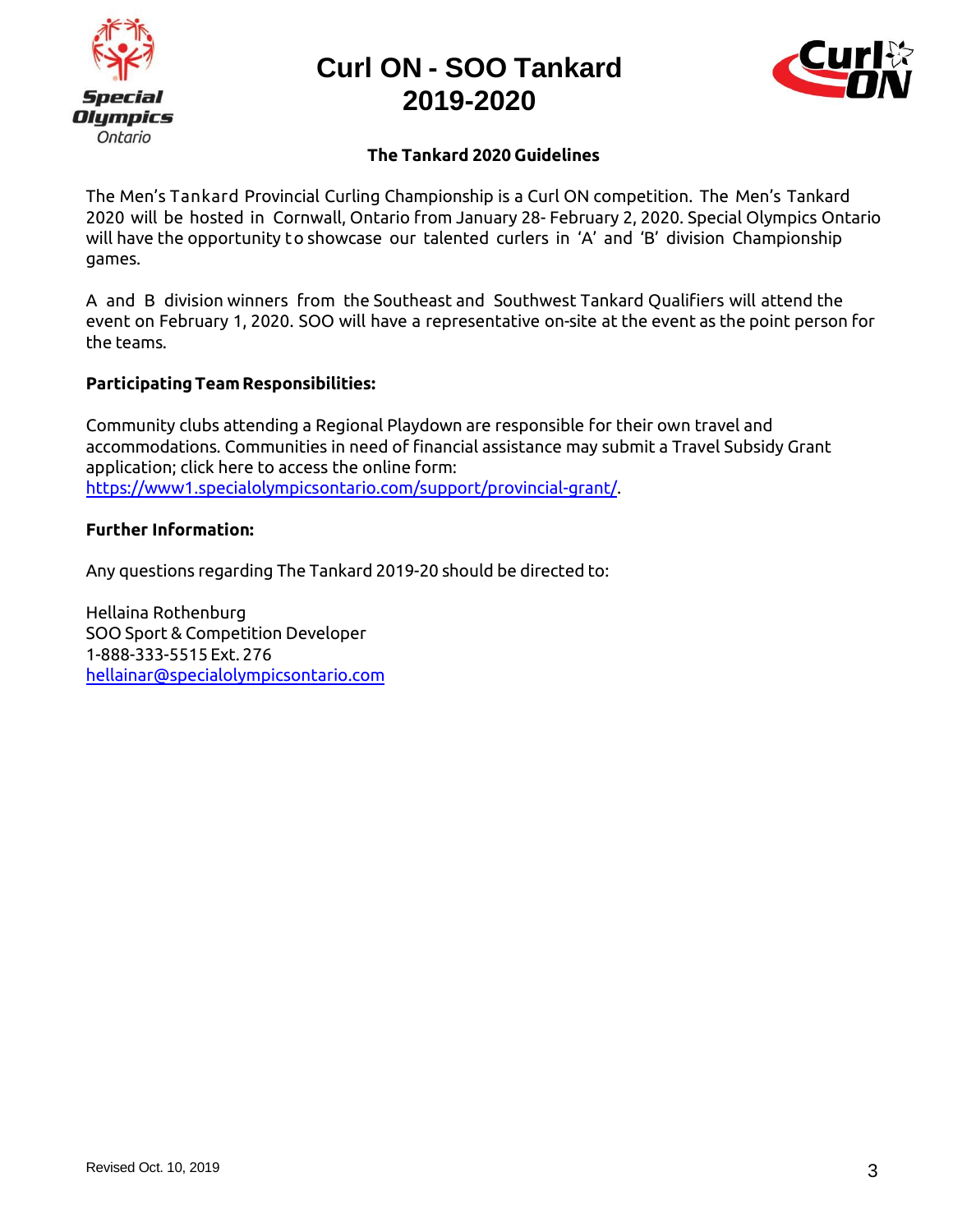



### **Special Olympics Ontario Curling The Men's Tankard 2019-2020 Tournament Format for Qualifying Competitions**

### **Region Playdowns:**

- 1. The registration deadline for all Region Playdowns will be 10 days in advance of the date of the competition. This will be a firm deadline. The Competition Host has the right to refuse registrations received after the stated deadline.
- 2. Teams entering a Region Playdown must do so with the intent to proceed to the Tankard Qualifier and the Tankard event. Teams not intending to proceed to the Tankard Qualifier and Tankard event must declare that on their Team Entry Form. Teams not intending to proceed will have the option to enter the Region Playdown as an invitational team only. The Competition Host has the right to refuse Invitational teams based on facility size, overall tournament structure, etc.
- 3. Competition hosts have the option to offer lower ability invitational divisions within their competition. This option will be based on facility size and time allotment.
- 4. The divisioning committee and the Tankard Technical Team for that Region Playdown have the right to deem teams' ineligible due to their ability level (e.g. C, D level teams). Any team deemed ineligible for reason of ability level will be given the option to participate as an invitational team where their game results do not affect the final team standings.
- 5. Competition format: Two-team divisions will play a best-of three series. Three, four and five-team divisions will play a full round robin. Six-team divisions will be divided by skill as equitably as possible (by the Divisioning Committee) into two pools of three teams each. Each team in one pool will play all three teams in the opposite pool. Teams will then be rank ordered (from 1 $^{\rm st}$  to 6 $^{\rm th}$ ) based on points. For all round robin formats, ties in the standings will be broken as per section #10 of the Rules Supplement (attached).
- 6. If all participating teams are divisioned into the same level (i.e., either A or B), the top four teams (in the standings) following round robin play will advance to their respective Qualifier.
- 7. If one team is divisioned into one level and the remaining teams are divisioned into the other level, a full round robin tournament will take place. The entry in the oneteam division will advance to their respective Qualifier as will the top two teams (in the standings) from among the remaining teams (based on the tie-breaking rules as outlined in the SOO Curling Rules Supplement).

### **Tankard Qualifiers:**

The registration deadline for the Tankard Qualifiers will be 10 days in advance of the date of the competition. This will be a firm deadline. Special Olympics Ontario has the right to refuse any registrations received after the stated deadline.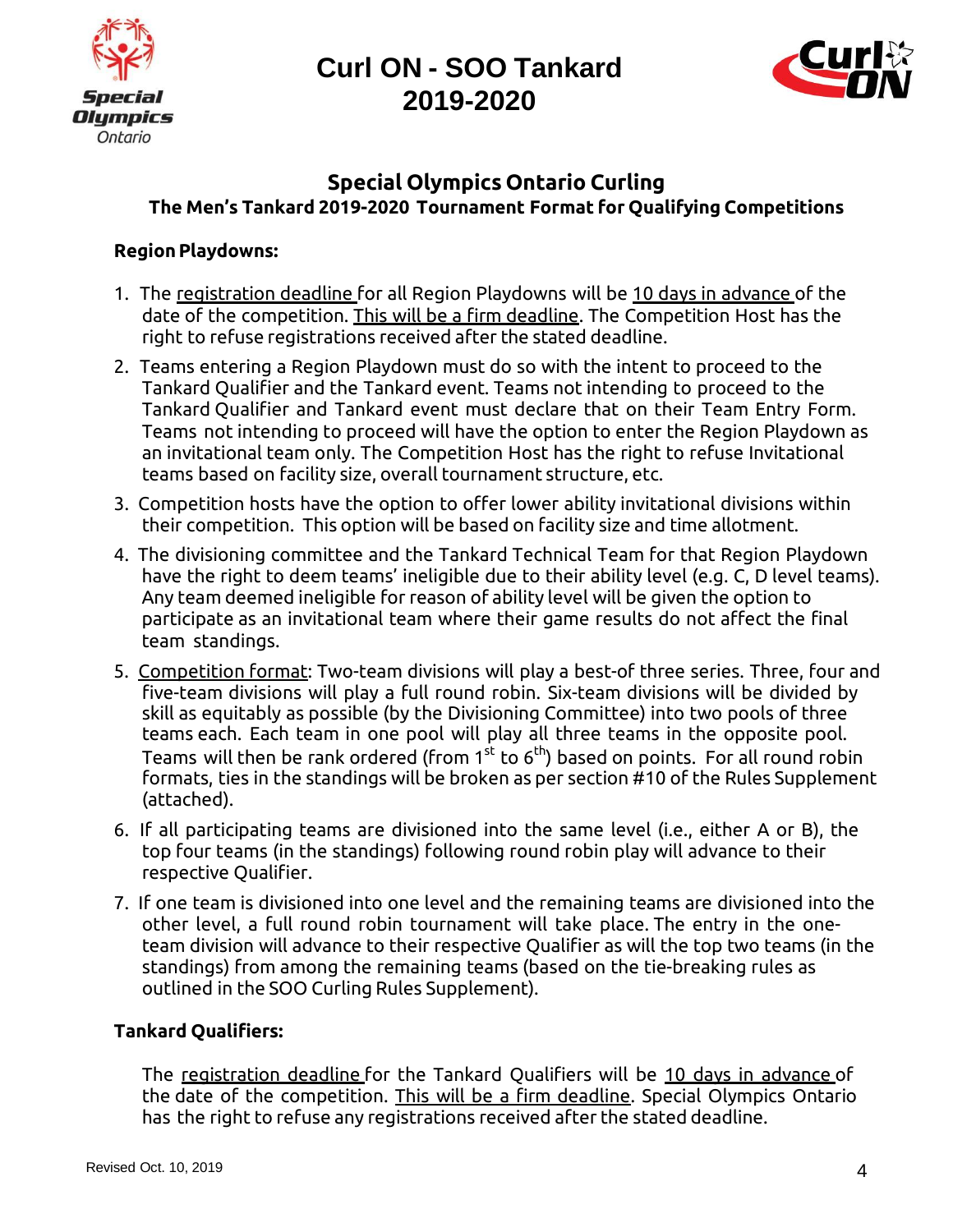



#### Special Olympics Ontario Curling **Rules Supplement 2019-2020**

Canadian Curling Association (CCA) Rules of Curling and Special Olympics Canada (SOC) Official Curling Sport Rules will govern Special Olympics Ontario curling competitions, with the following clarifications:

- 1. Teams must have a minimum of four (4) players to start the game/competition (as per their preregistered team roster) if a player becomes injured and cannot continue, teams will play with three (3) players. Each player listed on the roster must be physically capable of performing the delivery and sweeping responsibilities of his/her assigned position.
- 2. Divisioning games will be two (2) ends. Each team will be required to play all players whose names appear on the final team roster. The position played (i.e., skip through lead) during the divisioning round must be as outlined on the Team Entry Form.

The Divisioning Committee will comprise individuals who are familiar with the game of curling and who are not considered to be in a "conflict of interest" with any of the competing teams. During the divisioning round, each member of the Divisioning Committee will observe each team. The Committee may request that a team play an additional end should there not be a consensus on that team's abilitylevel. The Divisioning Committee andofficial-in-charge have the authority to stop a divisioning game after one end. After the completion of the divisioning round, the Divisioning Committee will meet to finalize the divisions and post the competition schedules. Decisions of the Divisioning Committee are considered final and are not open to protest.

- 3. The number of ends constituting a "regulation" game, minimum of four (4) to a maximum of six (6) ends, will be determined by the event format such that athletes are not required to play more than 18 ends in a single day. Ends played during divisioning and tie-breaking are not included in the 18-end maximum.
- 4. Time limit and mid-game break:
	- For four (4) end games, no  $\mu$ ew end will begin after 55 minutes of playing time; there will be a three (3) minute mid-game break.
	- For six (6) end games, no  $\frac{new}{end}$  will begin after 1 hour and 20 minutes of playing time; there will be a three (3) minute mid-game break.
	- Team time outs, Fair Play time outs and officials time outs will not be counted towards playing time.
- 5. Championship (and Consolation) final games may be included providing their inclusion does not exceed the maximum number of ends/day of 18. In situations in which Championship (and Consolation) final games are not included, the first-place team in each pool following the completion of pool play will be declared the winner of that pool.
- Revised Oct. 10, 2019  $\overline{5}$ 6. A coin toss will be conducted between the opposing vices prior to each game. The winner of the coin toss will have the choice of throwing the first or last rock in the first end. The team throwing first rock will have the choice of handle (rock) colour. The vices will inform the official-incharge as to the outcome of the coin toss (i.e., hammer/rock colour). If possible, team names will be posted in the lounge once rock colours are determined.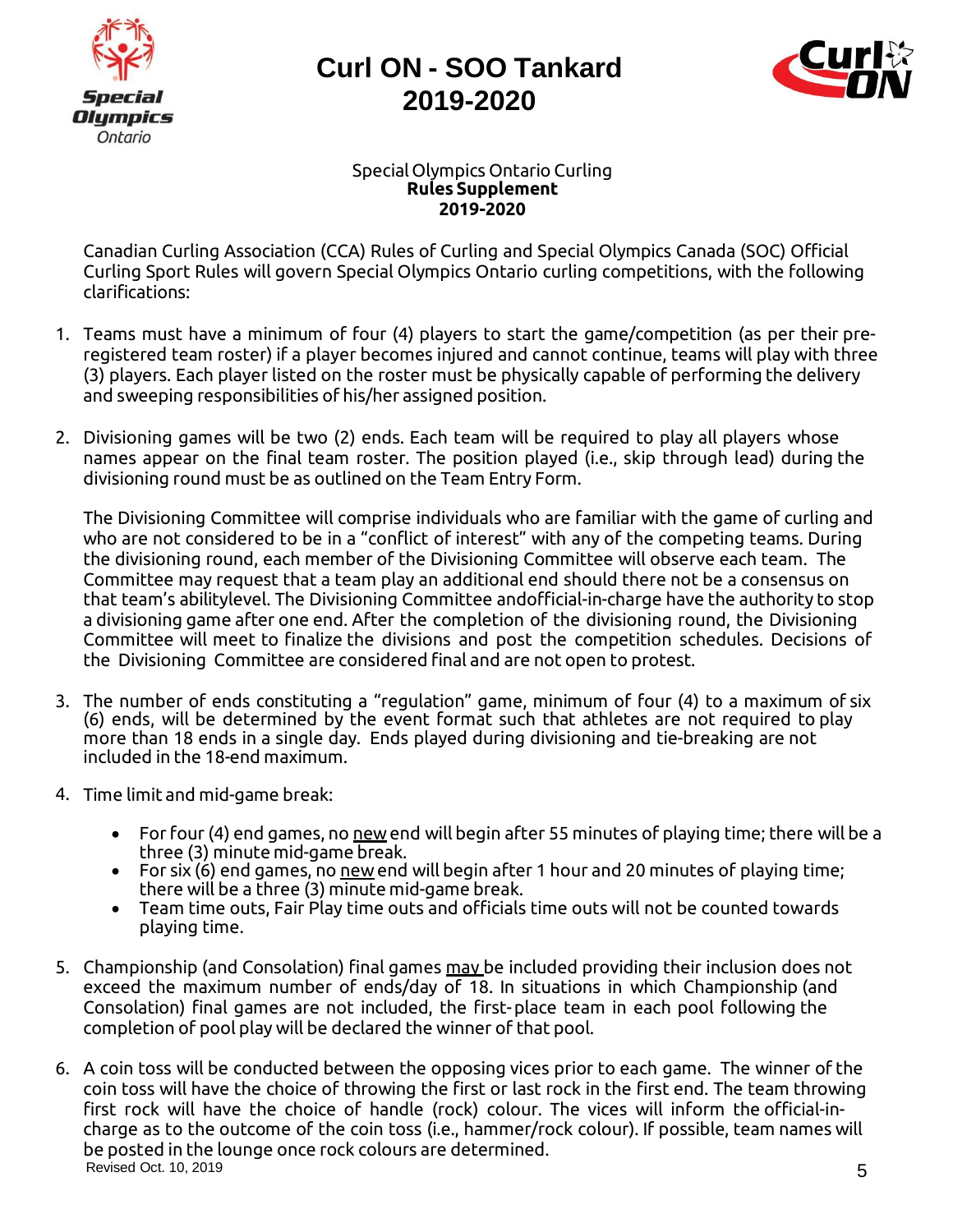



- 7. Games tied at the end of regulation ends/time limit will be decided by a "draw to the button". A one-minute break is permitted between regulation ends and extra ends/draw to the button.
- 8. "Draw to the button": The rock may be thrown by any one of the team members. The team with hammer has choice of throwing first or second. The delivering team may hold a target broom and sweep the delivered rock. The non-delivering team may not sweep the delivered rock. In order to score, a delivered rock must come to rest in contact with the house. In the case where the first thrown rock comes to rest covering the pin, that team will immediately re-deliver, in case extra rocks are required. The second rock will only be utilized in the event that the opposing team's rock also covers the pin. Team's should immediately re-throw for each successive rock that also covers the pin.
- 9. All games will be played to a win (see point #7). In a round robin format, points will be awarded as follows:
	- o Three (3) points for a win in regulation ends or at time limit
	- o Two (2) points for a win in a drawto the button decision
	- o One (1) point for a loss in a draw to the button decision
	- o Zero (0) points for a loss in regulation ends or at time limit

Game scores will be recorded for the purpose of tie-breaking. Vices are requested to post the final end score before leaving the ice. Points scored in the tie-breaking procedures described in points #7 & #8 (i.e "draw to the button") will not be used in the tie-breaking process.

#### Notes:

- i) The minimum number of curlers required to start a game is four (4), if a player becomes injured and cannot play the team may continue with three (3) players in that game. Beginning a new game with only three players is only permitted in extenuating circumstances and must be approved by the head official.
- ii) In the case in which a team is unable to complete a game as a result of dropping below three athletes, the non-offending team will be awarded the win and one "point for" per uncompletedend.
- iii) Teams unable to field the minimum number of curlers to begin any game of the competition will be disqualified. In the case in which this situation arises after the competition has begun, the records of all games involving that team shall be deleted from thestandings.
- iv) In Best of Three and three team division formats, three games must be played in qualifying competitions where applicable.
- 10. Ties in the standings will be broken based on the following in games between the tied teams: head to head win/loss; points against (averaged across the number of ends played); points for (averaged across the number of ends played); "draw to the button". Once a team is eliminated from the tie, the process starts at the beginning and is applied to the remaining tied teams. If a tie still exists, the process is applied to all gamesplayed by the tied team(s). In the case in which one or more of the tied teams has/have not played each other, the tie- breaking process moves directly to all games played by the teams involved in the tie.